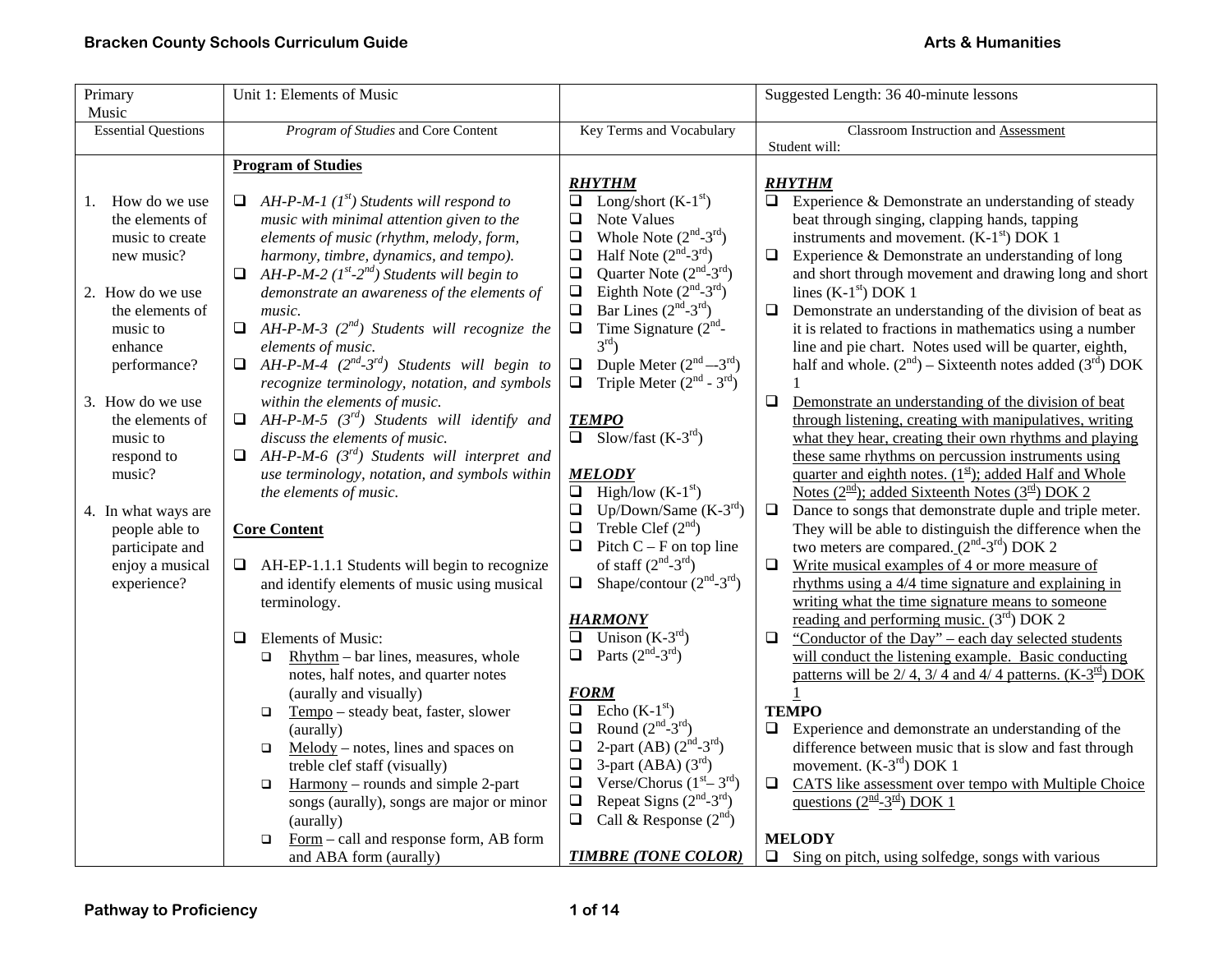| Primary<br>Music           | Unit 1: Elements of Music                                                                                                                                                                                                                                                                                                                                                                                                                                                             |                                                                                                                                                                                                                                                                                                                                                                                                                                                                                                                                       | Suggested Length: 36 40-minute lessons                                                                                                                                                                                                                                                                                                                                                                                                                                                                                                                                                                                                                                                                                                                                                                                                                                                                                                                                                                                                                                                                                                                                                                                                                                                                                                                                                                                                                                                                                                                                                                                                                                                                                                                                                                                                                                                                                                                                                                                                                                  |
|----------------------------|---------------------------------------------------------------------------------------------------------------------------------------------------------------------------------------------------------------------------------------------------------------------------------------------------------------------------------------------------------------------------------------------------------------------------------------------------------------------------------------|---------------------------------------------------------------------------------------------------------------------------------------------------------------------------------------------------------------------------------------------------------------------------------------------------------------------------------------------------------------------------------------------------------------------------------------------------------------------------------------------------------------------------------------|-------------------------------------------------------------------------------------------------------------------------------------------------------------------------------------------------------------------------------------------------------------------------------------------------------------------------------------------------------------------------------------------------------------------------------------------------------------------------------------------------------------------------------------------------------------------------------------------------------------------------------------------------------------------------------------------------------------------------------------------------------------------------------------------------------------------------------------------------------------------------------------------------------------------------------------------------------------------------------------------------------------------------------------------------------------------------------------------------------------------------------------------------------------------------------------------------------------------------------------------------------------------------------------------------------------------------------------------------------------------------------------------------------------------------------------------------------------------------------------------------------------------------------------------------------------------------------------------------------------------------------------------------------------------------------------------------------------------------------------------------------------------------------------------------------------------------------------------------------------------------------------------------------------------------------------------------------------------------------------------------------------------------------------------------------------------------|
| <b>Essential Questions</b> | Program of Studies and Core Content                                                                                                                                                                                                                                                                                                                                                                                                                                                   | Key Terms and Vocabulary                                                                                                                                                                                                                                                                                                                                                                                                                                                                                                              | <b>Classroom Instruction and Assessment</b><br>Student will:                                                                                                                                                                                                                                                                                                                                                                                                                                                                                                                                                                                                                                                                                                                                                                                                                                                                                                                                                                                                                                                                                                                                                                                                                                                                                                                                                                                                                                                                                                                                                                                                                                                                                                                                                                                                                                                                                                                                                                                                            |
|                            | $T$ imbre (tone color) – recognize different<br>$\Box$<br>qualities of musical sounds, instruments<br>by family-brass, woodwind, string,<br>percussion (aurally and visually) and<br>human voices (aurally)<br>$Dynamics - soft, loud (aurally)$<br>$\Box$<br>AH-EP-4.1.4 Students will sing and play<br>❏<br>alone simple rhythm or tonal patterns by<br>reading simple music notation.<br>AH-EP-4.1.5 Students will sing alone and<br>⊔<br>with others a varied repertoire of music | Orchestra $(1st-3rd)$<br>$\Box$<br>$\Box$<br>Folk $(3^{rd})$<br>Percussion $(K-3rd)$<br>$\Box$<br>String $(K-3^{rd})$<br>$\Box$<br>Woodwind K- $(3rd)$<br>$\Box$<br>Brass $(K-3rd)$<br>$\Box$<br>Voice (high/low) $(1st)$<br>$\Box$<br>$\Box$ Voice (light/heavy)<br>(2 <sup>nd</sup> )<br><b>DYNAMICS</b><br>Loud/soft $(K-2nd)$<br>$\Box$<br>$p$ -Piano – soft (3 <sup>rd</sup> )<br>$\Box$<br>$f$ -Forte – loud $(3rd)$<br>$\Box$<br>mf-Mezzo Forte -<br>0<br>medium loud $(3rd)$<br>mp-Mezzo Piano -<br>Q.<br>medium soft $(3rd)$ | directions and intervals in melody. $(K-3rd)$ DOK 1<br>$\Box$ Identify the direction of music they listen to being<br>performed. They will be able to hear melodies that<br>move upward, downward and those that repeat pitches.<br>$(2^{nd} – 3^{rd})$ DOK 1<br>$\Box$ Read, sing, play on instruments melodies that use a<br>variety of directions $(1st-3rd)$ DOK 2<br>Introduce reading pitch by playing the recorder $(2nd)$<br>u.<br>Read treble clef and play the recorder simple melodies<br>$\Box$<br>(pitches BAG low E and D) scored with a performance<br>rubric $(3rd)$ DOK 2<br>Identify by written assessment when music moves by<br>$\Box$<br>step and by skip when reading and listening to music.<br>$(1^{\underline{st}} - 3^{\underline{rd}})$ DOK 1<br>Group and individual assessments, by singing and using<br>u.<br>solfege words and hand signals to demonstrate the<br>intervals of music in the melody. $(1^{\underline{st}} - 3^{\underline{rd}})$ DOK 1<br>CATS like assessment including Released Item Open<br>$\Box$<br>Response Question identifying the direction of melody<br>and writing a melody $(2^{\underline{nd}}-3^{\underline{rd}})$ DOK 1<br><b>HARMONY</b><br>Identify the types of harmony (unison, 2-part) when<br>listening to musical samples and when singing. $(1st – 3rd)$<br>DOK <sub>1</sub><br><b>FORM</b><br>Identify patterns using various symbols (shapes,<br>$\Box$<br>numbers, words, pictures, etc.) Transfer knowledge of<br>patterns to musical patterns that can be heard (example –<br>musical phrases of nursery rhymes to include "Twinkle,<br>Twinkle Little Star" DOK 1<br>Use manipulatives to demonstrate an understanding of<br>$\Box$<br>patterns of listening examples DOK 2<br>Identify various forms of music when singing and<br>□<br>listening to various musical examples (AB,<br>Verse/Chorus, Call and Response, ABA) DOK 1<br>CATS like assessment using Multiple Choice questions<br>⊔<br><u>to identify various musical forms. <math>(2^{\text{nd}}-3^{\text{rd}})</math> DOK 1</u> |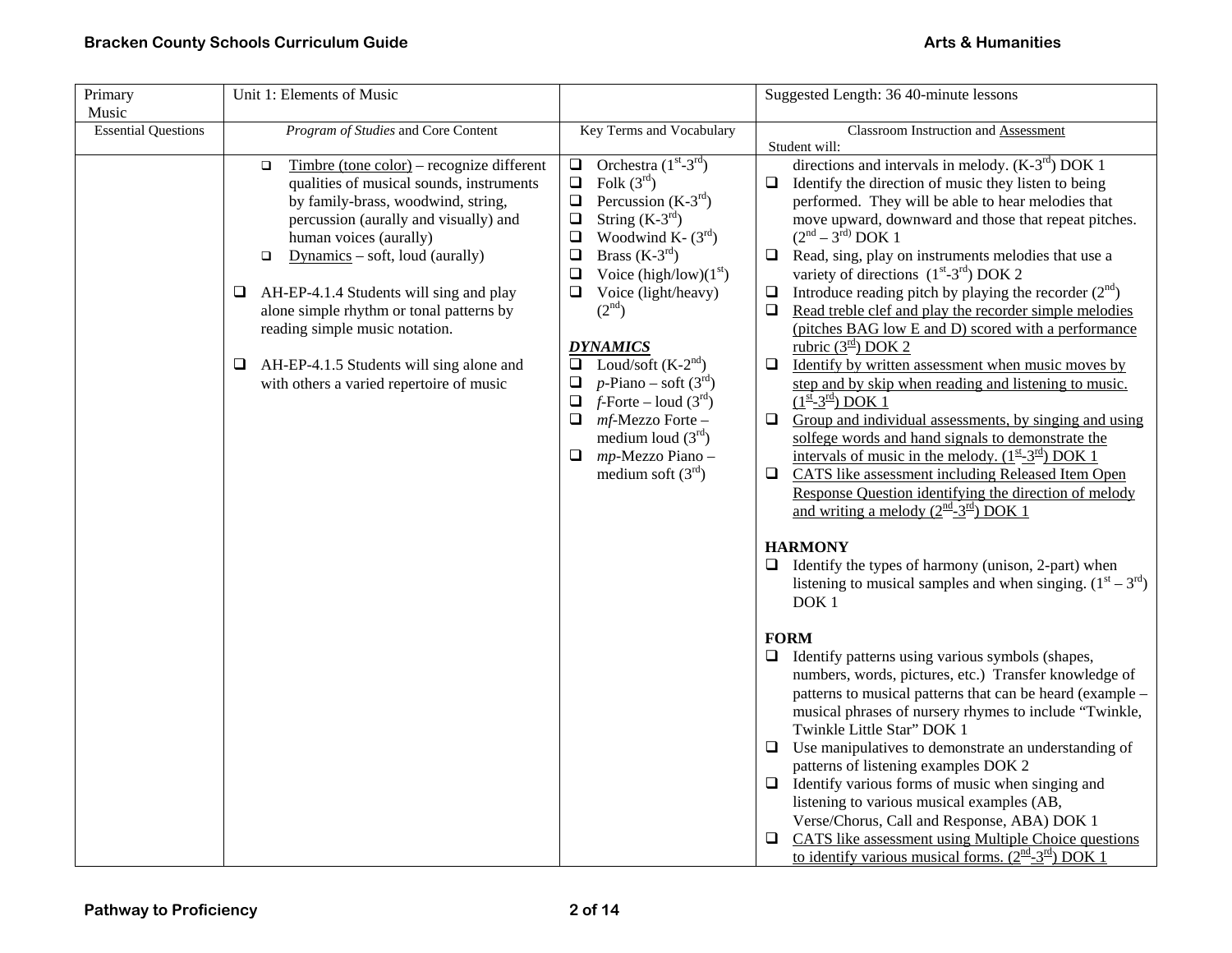| Primary                    | Unit 1: Elements of Music           |                          | Suggested Length: 36 40-minute lessons                                                                                                                                                                                                                                                                                                                                                                                                                                                                                                                                                                                                                                                                                    |
|----------------------------|-------------------------------------|--------------------------|---------------------------------------------------------------------------------------------------------------------------------------------------------------------------------------------------------------------------------------------------------------------------------------------------------------------------------------------------------------------------------------------------------------------------------------------------------------------------------------------------------------------------------------------------------------------------------------------------------------------------------------------------------------------------------------------------------------------------|
| Music                      |                                     |                          |                                                                                                                                                                                                                                                                                                                                                                                                                                                                                                                                                                                                                                                                                                                           |
| <b>Essential Questions</b> | Program of Studies and Core Content | Key Terms and Vocabulary | Classroom Instruction and Assessment<br>Student will:                                                                                                                                                                                                                                                                                                                                                                                                                                                                                                                                                                                                                                                                     |
|                            |                                     |                          | <b>TIMBRE</b> (Tone Color)<br>Recognize various voice types by sound (male, female,<br>high, low) $(K-3rd)$ DOK 1<br>Recognize and Identify Percussion instruments by sight<br>$\Box$<br>and sound $(K-3rd)$ DOK 1<br>Recognize and Identify Families of instruments in the<br>$\Box$<br>orchestra by sight and sound (K-3 <sup>rd</sup> ) DOK 1<br>$\Box$<br>Recognize and Identify Folk instruments by sight and<br>sound $(K-3rd)$ DOK 1<br>Classify instruments into families by how the produce<br>$\Box$<br>sound and by what they are made of $(K-3rd)$ DOK 2<br>CATS like assessment using Released Item Open<br>$\Box$<br>Response question concerning Instrument Families $(3^{\text{rd}})$<br>DOK <sub>1</sub> |
|                            |                                     |                          | <b>DYNAMICS</b><br>$\Box$ Identify loud and soft using cards with listening to<br>various examples of music $(1st-2nd)$ DOK 1<br>Play match game that puts together the terminology of<br>$\Box$<br>dynamics (Italian term, English translation, musical<br>symbol) $(3rd)$ DOK 1<br>$\Box$<br>CATS like assessment using Multiple Choice questions<br>that identify various dynamic levels through written<br>description and aural musical examples. $(3rd)$ DOK 1                                                                                                                                                                                                                                                      |
|                            |                                     |                          | <b>RESPONDING TO MUSIC</b><br>$\Box$ Listen to musical examples that illustrate and reinforce<br>the seven musical elements. DOK 1<br>DAILY LOG - Use STILL (Silent Time for Individual<br>Listening Logs) as a daily activity. Students will<br>practice silent listening and are expected to think about<br>and make notes on musical selections. Kindergarten and<br>1 <sup>st</sup> grade may draw pictures to identify musical skills,<br>$2nd$ and $3rd$ grades must write about the music they are<br>listening to $(K-3rd)$ DOK 2<br>$\Box$<br>Musical performances will be given at every grade level.                                                                                                           |
|                            |                                     |                          | K – May, 1 <sup>st</sup> April, 2 <sup>nd</sup> December, 3 <sup>rd</sup> March –<br>performances may integrate all four art disciplines                                                                                                                                                                                                                                                                                                                                                                                                                                                                                                                                                                                  |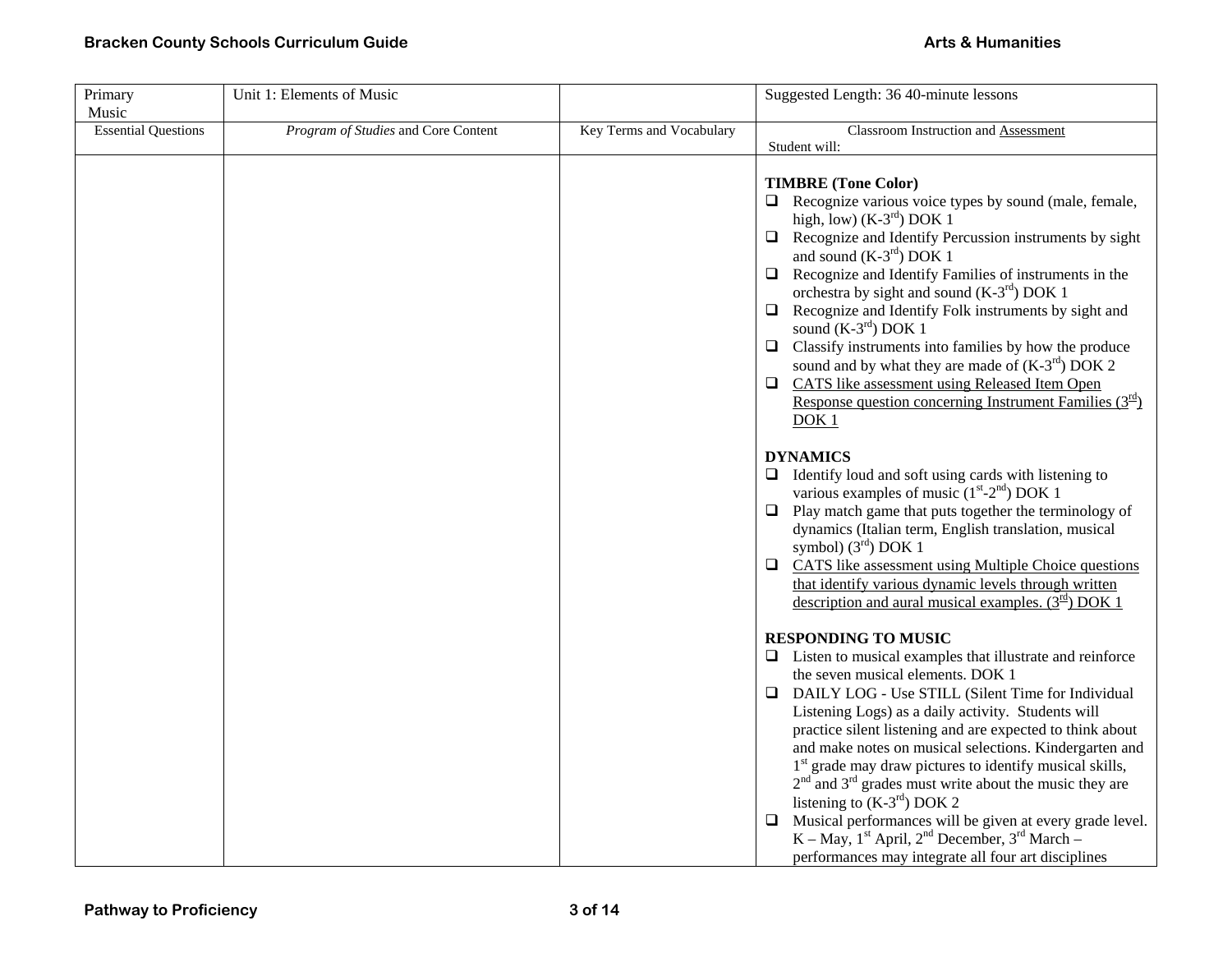| Primary                    | Unit 1: Elements of Music                  |                          | Suggested Length: 36 40-minute lessons                   |
|----------------------------|--------------------------------------------|--------------------------|----------------------------------------------------------|
| Music                      |                                            |                          |                                                          |
| <b>Essential Questions</b> | <i>Program of Studies</i> and Core Content | Key Terms and Vocabulary | <b>Classroom Instruction and Assessment</b>              |
|                            |                                            |                          | Student will:                                            |
|                            |                                            |                          | (music, dance, art, drama) Collaboration between         |
|                            |                                            |                          | classroom and enrichment teachers will occur DOK 1       |
|                            |                                            |                          | $\Box$ Many lessons can be modified and more specific to |
|                            |                                            |                          | match the new Curriculum "Spotlight on Music"            |
|                            |                                            |                          | adopted 2005-06 for $K-3^{rd}$ grades                    |

| Primary                    | Unit 2: History and Culture in Music                                          |                           | Suggested Length: Embedded into previous 36 40-minute            |
|----------------------------|-------------------------------------------------------------------------------|---------------------------|------------------------------------------------------------------|
| Music                      |                                                                               |                           | lessons                                                          |
| <b>Essential Questions</b> | Program of Studies and Core Content                                           | Key Terms and             | <b>Classroom Instruction and Assessment</b>                      |
|                            |                                                                               | Vocabulary                | Student will:                                                    |
|                            | <b>Program of Studies</b>                                                     |                           |                                                                  |
|                            |                                                                               | <b>NATIVE AMERICAN</b>    |                                                                  |
| How do people<br>1.        | $\Box$ AH-P-M-7 (1 <sup>st</sup> – 3 <sup>rd</sup> ) Students will listen to  | $\Box$<br>Drum            | Sing folk songs from many different cultures of which<br>❏       |
| of various                 | music of diverse cultures, periods, and styles.                               | $\Box$<br>Rattles         | the following is included: Native American, American             |
| world cultures             | $\Box$ AH-P-M-8 (1 <sup>st</sup> – 3 <sup>rd</sup> ) Students will experience | Flutes<br>$\Box$          | Folk and West African. DOK 1                                     |
| use music to               | music of diverse cultures, periods, and styles.                               |                           | Perform dances from various cultures and time periods.           |
| identify and               | $\Box$ AH-P-M-9 (2 <sup>nd</sup> – 3 <sup>rd</sup> ) Students will use simple | <b>AMERICAN FOLK</b>      | DOK <sub>1</sub>                                                 |
| express                    | music terminology when describing music of                                    | Guitar<br>$\Box$          | Listen to compositions of various composers throughout<br>⊔      |
| themselves?                | diverse cultures, purposes, and styles.                                       | $\Box$<br>Banjo           | time. DOK 1                                                      |
|                            | AH-P-M-10 $(2^{nd}$ -3 <sup>rd</sup> ) Students will develop an               | Mandolin<br>$\Box$        | Composer of the Month Interactive Bulletin Board -<br>❏          |
| Why is there<br>2.         | awareness that specific styles of music define                                | $\Box$<br>Sting bass      | Examples of each composer will be imbedded into the              |
| such a variety             | time periods and respective cultures.                                         | $\Box$<br>Dulcimer        | monthly lesson plans. DOK 1                                      |
| of musical                 | AH-P-M-11 ( $3^{rd}$ ) Students will identify music                           | Fiddle (violin)<br>$\Box$ | Identify instruments of various cultures (use CD-ROM<br>❏        |
| styles                     | from diverse cultures, periods, and styles                                    |                           | technology to locate pictures and sound clips of each            |
| throughout time            |                                                                               | <b>WEST AFRICAN</b>       | instrument) DOK 1                                                |
| and history?               | <b>Core Content</b>                                                           | $\Box$<br>Drums           | Sing, listen, and move to music of a variety of styles<br>$\Box$ |
|                            |                                                                               | <b>Bells</b><br>❏         | DOK <sub>1</sub>                                                 |
|                            | AH-EP-1.1.2 Students will identify various                                    | <b>Shakers</b><br>❏       | Identify styles of songs sung $\&$ heard throughout the year     |
|                            | styles of music (spirituals, game songs, folk                                 |                           | DOK <sub>1</sub>                                                 |
|                            | songs, work songs, lullabies, patriotic,                                      | <b>MUSICAL STYLES</b>     | Identify Appalachian folk instrument by sight and sound,         |
|                            | bluegrass)                                                                    | Spirituals<br>$\Box$      | being able to classify them based on how they are made           |
|                            |                                                                               | ❏<br>Game songs           | DOK <sub>2</sub>                                                 |
|                            | AH-EP-2.1.1 Students will identify music<br>□                                 | $\Box$<br>Folk songs      | Play on a variety of folk instruments - spoons, guitar,<br>□     |
|                            | from the following cultures and periods.                                      | ❏<br>Work songs           | dulcimer, fiddle DOK 1                                           |
|                            |                                                                               | ❏<br>Lullabies            | Discussion of purpose of music as ceremonial,                    |
|                            | Cultures:<br>$\Box$                                                           | ❏<br>Marches              | recreational, and artistic DOK 1                                 |
|                            | Native American,                                                              | ❏<br>Patriotic            | Identify purposes as songs are sung or heard throughout          |
|                            | <b>Traditional Appalachian</b>                                                | ❏<br>Bluegrass            | the year DOK 1                                                   |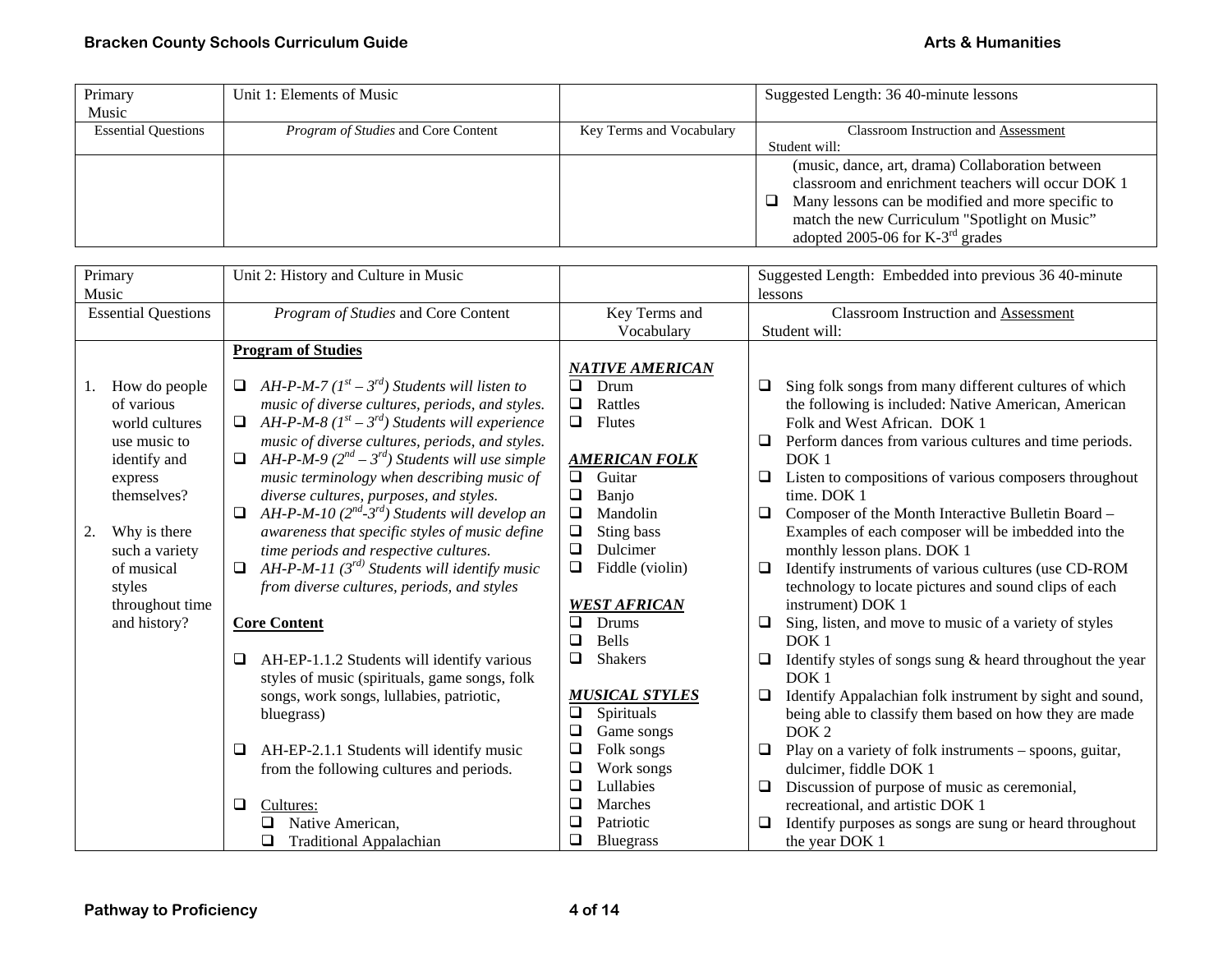| Primary                    | Unit 2: History and Culture in Music               |               | Suggested Length: Embedded into previous 36 40-minute  |
|----------------------------|----------------------------------------------------|---------------|--------------------------------------------------------|
| Music                      |                                                    |               | lessons                                                |
| <b>Essential Questions</b> | Program of Studies and Core Content                | Key Terms and | <b>Classroom Instruction and Assessment</b>            |
|                            |                                                    | Vocabulary    | Student will:                                          |
|                            | West African<br>$\Box$                             |               | Many lessons can be modified and more specific to<br>□ |
|                            |                                                    |               | match the new Curriculum "Spotlight on Music" adopted  |
|                            | $\Box$<br>Periods:                                 |               | 2005-06 for K-3rd grades                               |
|                            | <b>Colonial American</b>                           |               |                                                        |
|                            |                                                    |               |                                                        |
|                            | AH-EP-3.1.1 Students will experience music<br>❏    |               |                                                        |
|                            | created for a variety of purposes.                 |               |                                                        |
|                            | Purposes of music: (different roles of music)<br>⊔ |               |                                                        |
|                            | Ceremonial – music created or performed<br>$\Box$  |               |                                                        |
|                            | for rituals or celebrations, (e.g., patriotic      |               |                                                        |
|                            | music, music for worship)                          |               |                                                        |
|                            | Recreational – music for entertainment,<br>□       |               |                                                        |
|                            | (e.g., music for play such as game songs,          |               |                                                        |
|                            | music for dances and social events, music          |               |                                                        |
|                            | for physical activities, music as a hobby)         |               |                                                        |
|                            | Artistic Expression – music created with<br>$\Box$ |               |                                                        |
|                            | the intent to express or communicate               |               |                                                        |
|                            | one's emotions, feelings, ideas,                   |               |                                                        |
|                            | experience (e.g., music created and                |               |                                                        |
|                            | performed in a concert setting for an              |               |                                                        |
|                            | audience)                                          |               |                                                        |

| Primary                    |   | Unit 3: Creating, Performing and Responding    |   |                          |   | Suggested Length: Year-long (Embedded in Music or PE   |
|----------------------------|---|------------------------------------------------|---|--------------------------|---|--------------------------------------------------------|
| Dance                      |   | through Dance                                  |   |                          |   | classes)                                               |
| <b>Essential Questions</b> |   | Program of Studies and Core Content            |   | Key Terms and Vocabulary |   | <b>Classroom Instruction and Assessment</b>            |
|                            |   |                                                |   |                          |   | Student will:                                          |
|                            |   | <b>Program of Studies</b>                      |   |                          |   |                                                        |
|                            |   |                                                |   |                          |   | Core Lessons taught in PE                              |
| How do I use               |   | AH-P-DA-1 Experience various ways of           |   | Space                    |   | Discuss, Model and demonstrate the elements of dance:  |
| the elements of            |   | moving with attention given to the elements of | ⊔ | Direction (up, down,     |   | space, time and force (K-3) DOK 1                      |
| dance to create            |   | dance (space, time, force.)                    |   | left, right, forward,    | □ | Move to music in a variety of ways demonstrating       |
| and perform?               | ⊔ | AH-P-DA-2 Demonstrate an awareness of the      |   | backward)                |   | various changes in space, time and force (K-3) DOK 1   |
|                            |   | elements of dance.                             |   | Level (high, middle,     | □ | Discuss, model and demonstrate locomotor and           |
| How do dancers             | ⊔ | AH-P-DA-3 Perform the elements of dance in     |   | low)                     |   | nonlocomotor sills (K-3) DOK 1                         |
| and                        |   | a pattern of movements.                        |   | Pathway (zigzag,         | ❏ | Working with a partner to create a dance incorporating |
| choreographers             | ⊔ | AH-P-DA-4 Recognize and begin to               |   | straight, curved)        |   | both locomotor and nonlocomotor skills $(K-2nd)$ DOK 2 |
| create and/or              |   | understand the elements of dance in a pattern  |   | <b>Shape</b>             |   | Create group dances with beginning, middle, and end    |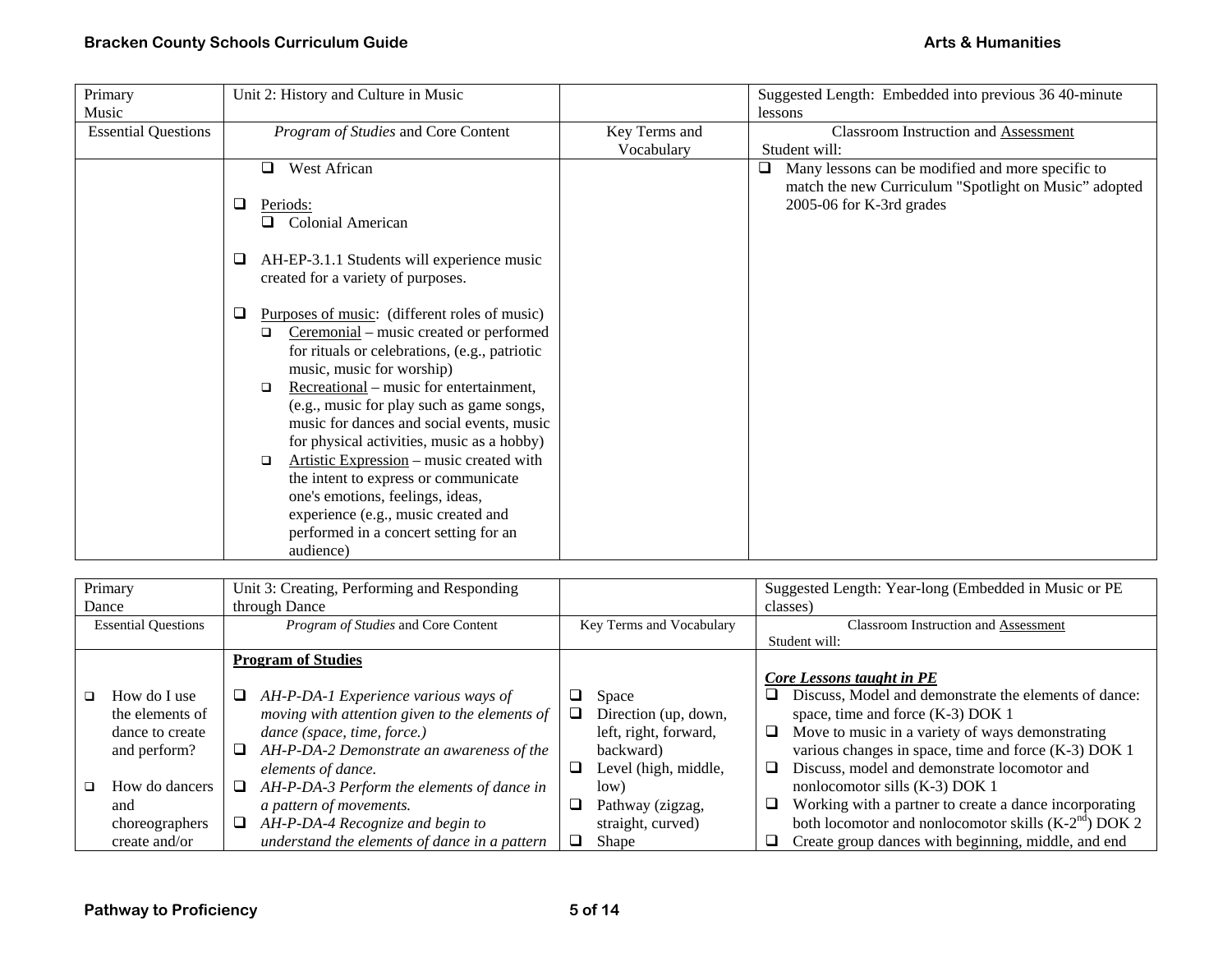| Primary                          | Unit 3: Creating, Performing and Responding                              |                                                     | Suggested Length: Year-long (Embedded in Music or PE                        |
|----------------------------------|--------------------------------------------------------------------------|-----------------------------------------------------|-----------------------------------------------------------------------------|
| Dance                            | through Dance                                                            |                                                     | classes)                                                                    |
| <b>Essential Questions</b>       | Program of Studies and Core Content                                      | Key Terms and Vocabulary                            | <b>Classroom Instruction and Assessment</b>                                 |
|                                  |                                                                          |                                                     | Student will:                                                               |
| perform?                         | of movement.                                                             | Time<br>$\Box$                                      | incorporating locomotor $\&$ non locomotor movement                         |
|                                  | $\Box$ AH-P-DA-5 Identify and express the elements                       | $\Box$<br>Beat                                      | patterns $(3rd)$ DOK 2                                                      |
| How do I use<br>□                | of dance in a pattern of movement.                                       | $\Box$<br>Rhythm                                    |                                                                             |
| dance to                         | AH-P-DA-6 Explore locomotor (walk, run,                                  | $\Box$<br>Tempo                                     | <b>Reinforced Lessons taught in MUSIC</b>                                   |
| express my                       | hop, jump, leap, skip, slide, gallop) and                                | $\Box$<br>Duration                                  | $\Box$ Move in a variety of ways to steady beat in music DOK                |
| ideas and                        | nonlocomotor (e.g., bend, stretch, twist,                                | ❏<br>Force (gentle, strong)                         |                                                                             |
| feelings?                        | swing) movements.                                                        | $\Box$<br>Locomotor skills (run,                    | $\Box$<br>Connect locomotor movements to matching rhythm                    |
|                                  | AH-P-DA-7 Demonstrate locomotor and<br>⊔                                 | walk, skip, gallop, hop,                            | patterns (e.g., skip to uneven rhythm, jog or walk to                       |
| How do people<br>$\Box$<br>move? | nonlocomotor movements.<br>$\Box$<br>AH-P-DA-8 Perform a pattern using a | leap, jump, slide)<br>$\Box$<br>Nonlocomotor skills | steady beat) DOK 2<br>Move throughout the classroom observing and<br>$\Box$ |
|                                  | combination of locomotor and nonlocomotor                                | (stretch, twist, bend,                              | recognizing the use of personal and group space DOK 1                       |
| How are<br>□                     | movements.                                                               | swing or sway)                                      | Moving in a variety of ways to various tempos (slow,<br>❏                   |
| movements                        | AH-P-DA-9 Recognize and begin to<br>$\Box$                               | $\Box$<br>Dance form                                | medium, fast) DOK 1                                                         |
| organized to                     | understand the differences in locomotor and                              |                                                     | While listing to music, move throughout the classroom<br>⊔                  |
| create patterns                  | nonlocomotor movements in simple patterns.                               |                                                     | observing specific verbal directions about levels,                          |
| of dance?                        | AH-P-DA-1 Identify and use locomotor and<br>❏                            |                                                     | direction, shape and pathway DOK 1                                          |
|                                  | nonlocomotor movements in simple patterns.                               |                                                     | Many lessons can be modified and more specific to<br>$\Box$                 |
|                                  |                                                                          |                                                     | match the new Curriculum "Spotlight on Music"                               |
|                                  | <b>Core Content</b>                                                      |                                                     | adopted 2005-06 for $K-3^{rd}$ grades                                       |
|                                  |                                                                          |                                                     |                                                                             |
|                                  | AH-EP-1.2.1 Students will observe<br>❏                                   |                                                     |                                                                             |
|                                  | dance/movement and describe elements and                                 |                                                     |                                                                             |
|                                  | movements using dance terminology.                                       |                                                     |                                                                             |
|                                  |                                                                          |                                                     |                                                                             |
|                                  | <b>Elements of Dance:</b><br>❏                                           |                                                     |                                                                             |
|                                  | $Space$ – direction of dance movements<br>$\Box$                         |                                                     |                                                                             |
|                                  | (forward, backward, right, left, up,                                     |                                                     |                                                                             |
|                                  | down), pathway (straight, curved, zigzag)                                |                                                     |                                                                             |
|                                  | levels (high, middle, low) shape                                         |                                                     |                                                                             |
|                                  | (individual and group shapes)                                            |                                                     |                                                                             |
|                                  | Time $tempo$ – dance movements that<br>$\Box$                            |                                                     |                                                                             |
|                                  | follow a steady beat or move faster or                                   |                                                     |                                                                             |
|                                  | slower<br>$\Box$<br>Force – dance movements that use more                |                                                     |                                                                             |
|                                  | or less energy (e.g., gentle movements                                   |                                                     |                                                                             |
|                                  | versus strong movements)                                                 |                                                     |                                                                             |
|                                  |                                                                          |                                                     |                                                                             |
|                                  | ❏<br>Dance Form – beginning, middle, end                                 |                                                     |                                                                             |
|                                  |                                                                          |                                                     |                                                                             |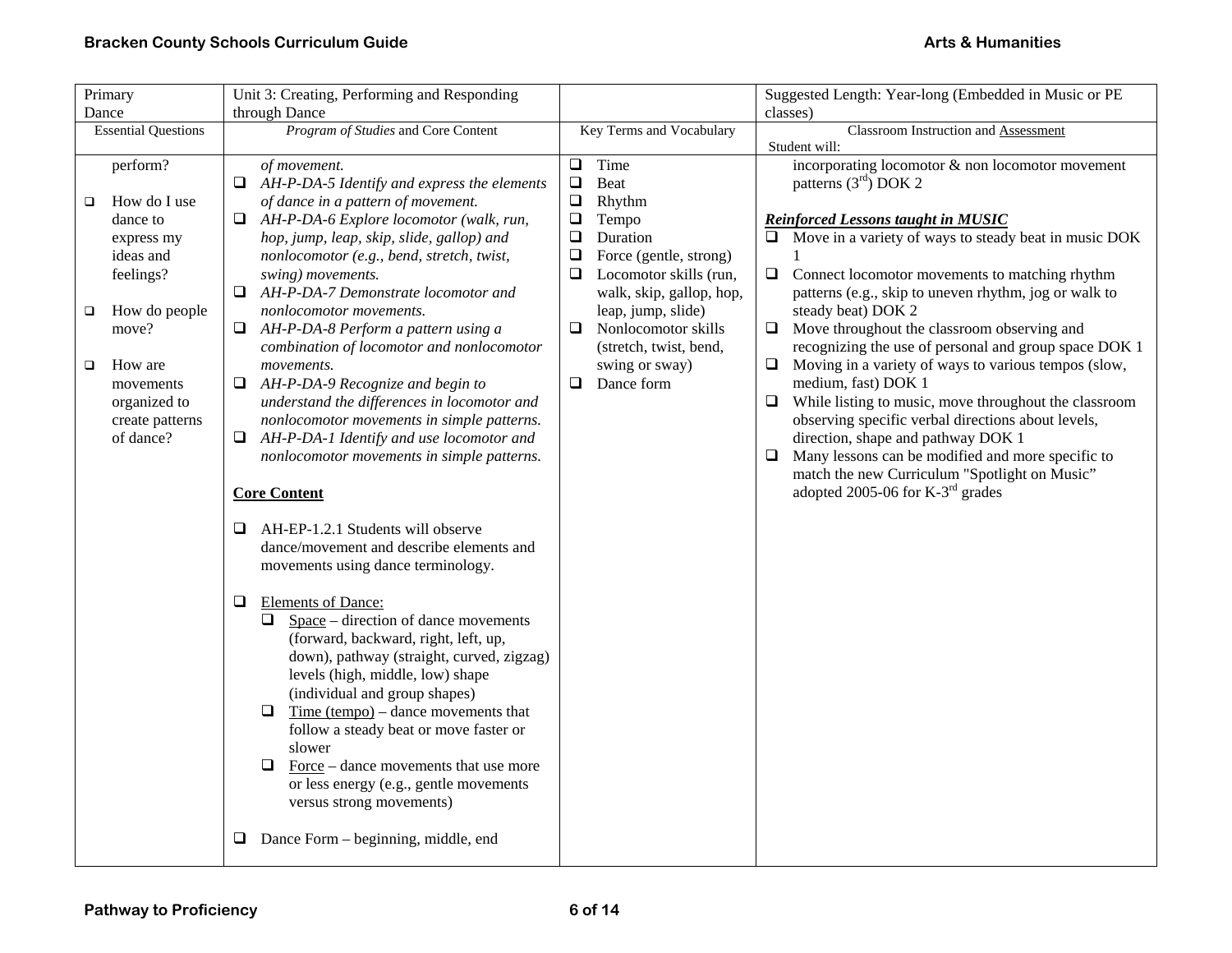| Primary                    | Unit 3: Creating, Performing and Responding                                                                                                                                     |                          | Suggested Length: Year-long (Embedded in Music or PE) |
|----------------------------|---------------------------------------------------------------------------------------------------------------------------------------------------------------------------------|--------------------------|-------------------------------------------------------|
| Dance                      | through Dance                                                                                                                                                                   |                          | classes)                                              |
| <b>Essential Questions</b> | <i>Program of Studies</i> and Core Content                                                                                                                                      | Key Terms and Vocabulary | <b>Classroom Instruction and Assessment</b>           |
|                            |                                                                                                                                                                                 |                          | Student will:                                         |
|                            | AH-EP-1.2.2 Students will observe, define,<br>❏<br>and describe locomotor (e.g., walk, run, skip,<br>gallop) and nonlocomotor (e.g., bend, stretch,<br>twist, swing) movements. |                          |                                                       |
|                            | AH-EP-4.2.1 With a partner or in a small<br>group students will perform dances using the<br>elements of dance and various movements.                                            |                          |                                                       |

| Primary                    | Unit 4: Historical and Cultural Context                |                               | Suggested Length: Year-long (Embedded in Music and PE            |
|----------------------------|--------------------------------------------------------|-------------------------------|------------------------------------------------------------------|
| Dance                      |                                                        |                               | classes)                                                         |
| <b>Essential Questions</b> | Program of Studies and Core Content                    | Key Terms and Vocabulary      | <b>Classroom Instruction and Assessment</b>                      |
|                            |                                                        |                               | Student will:                                                    |
|                            | <b>Program of Studies</b>                              |                               |                                                                  |
|                            |                                                        |                               | Core Lesson will be taught in Music                              |
| How does<br>1.             | AH-P-DA-1 Experience dances of diverse                 | Ceremonial<br>$\Box$          | Identify the elements of dance as it relates to dances<br>$\Box$ |
| dance reflect              | cultures, purposes, and styles                         | Recreational<br>$\Box$        | studied throughout the year DOK 1                                |
| cultures.                  | AH-P-DA-12 Develop an awareness of<br>$\Box$           | Artistic Expression<br>$\Box$ | Identify and Perform a variety of dances throughout the<br>⊔     |
| periods, and               | different cultures, purposes, and styles.              | Native American<br>$\Box$     | year as they relates to music from cultures that include         |
| styles?                    | AH-P-DA-13 Associate dances with specific<br>$\Box$    | West African<br>$\Box$        | the Native American, African-American, West African,             |
|                            | cultures, purposes, and styles.                        | African-American<br>$\Box$    | and Colonial American cultures. DOK 1                            |
| What are the<br>2.         |                                                        | Colonial American<br>$\Box$   | In addition to the dances of cultures within the core<br>□       |
| purposes of                | <b>Core Content</b>                                    | Space<br>$\Box$               | content, dances from other parts of the world will also          |
| dance?                     |                                                        | Time<br>$\Box$                | be studied and performed. (e.g., Jewish, Chinese, Latin          |
|                            |                                                        |                               |                                                                  |
|                            | AH-EP-2.2.1 Students will identify dances of<br>$\Box$ | Force<br>$\Box$               | America) DOK 1                                                   |
| Why do people<br>3.        | the following cultures and periods.                    |                               | Identify the kinds of movements performed in the<br>□            |
| dance?                     | $\Box$<br>Cultures:                                    |                               | dances studied. DOK 1                                            |
|                            | ❏<br>Native American,                                  |                               | As dances are studied throughout the year, their<br>⊔            |
|                            | <b>Traditional Appalachian</b><br>❏                    |                               | purposes will be explained and discussed. DOK 1                  |
|                            | $\Box$<br>West African                                 |                               | Many lessons can be modified and more specific to<br>❏           |
|                            |                                                        |                               | match the new Curriculum "Spotlight on Music"                    |
|                            | $\Box$<br>Period:                                      |                               | adopted 2005-06 for $K-3^{rd}$ grades                            |
|                            | Colonial American<br>□                                 |                               |                                                                  |
|                            |                                                        |                               | Reinforced Lessons will be taught in PE                          |
|                            | AH-EP-3.2.1 Students will experience dance<br>❏        |                               | Group dances created to communicate ideas and<br>$\Box$          |
|                            | created for a variety of purposes.                     |                               | incorporate the elements of dance $(3rd)$ DOK 1                  |
|                            |                                                        |                               | Variety of recreational dance activities including various<br>u  |
|                            | Purposes of dance: (different role of dance)<br>⊔      |                               | forms of aerobic and line dance $(K-3rd)$ DOK 1                  |
|                            | Ceremonial – dances created or<br>$\Box$               |                               | Collaboration between music and PE: square, folk and<br>u        |
|                            |                                                        |                               |                                                                  |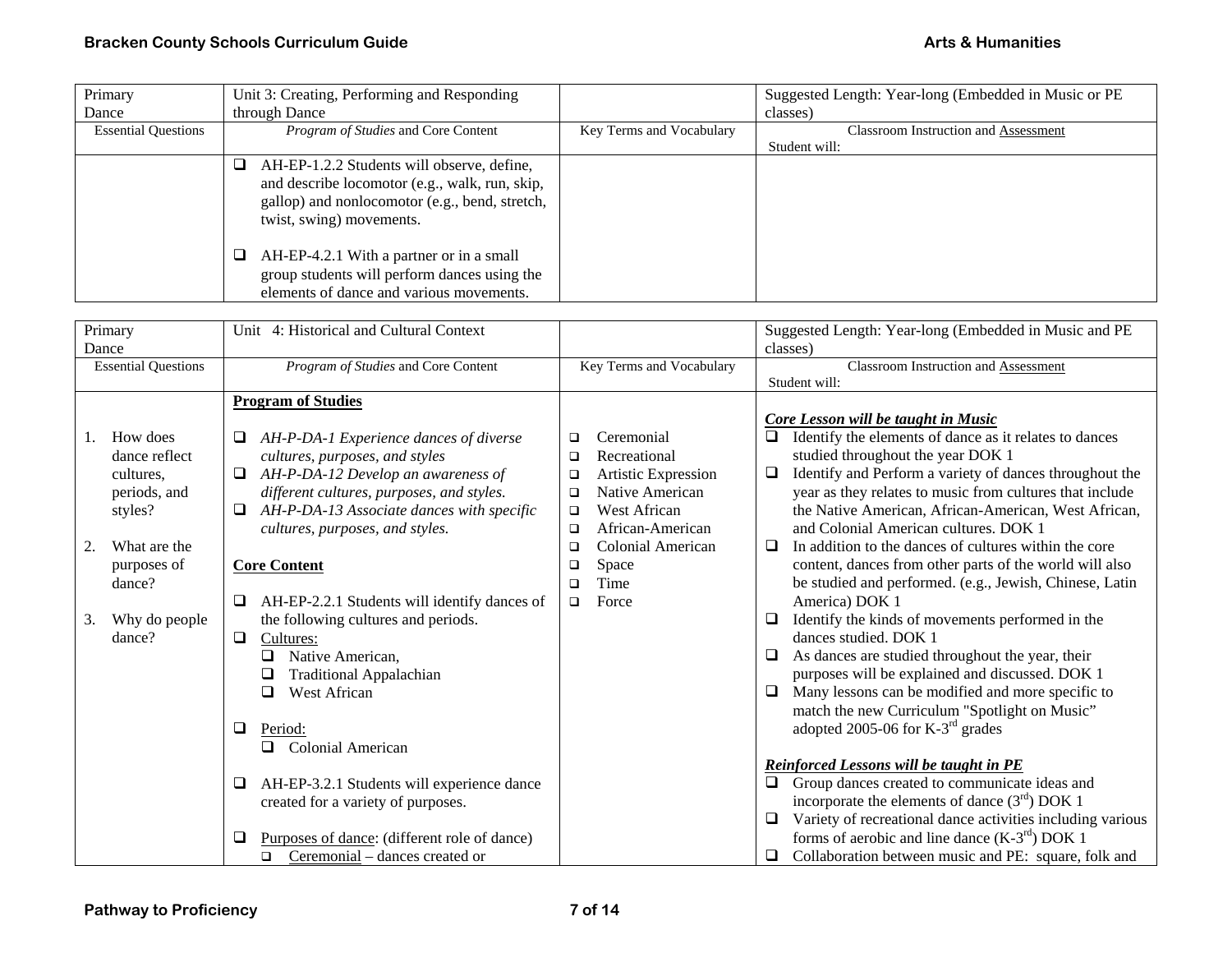| Primary                    | Unit 4: Historical and Cultural Context                                                   |                          | Suggested Length: Year-long (Embedded in Music and PE |
|----------------------------|-------------------------------------------------------------------------------------------|--------------------------|-------------------------------------------------------|
| Dance                      |                                                                                           |                          | classes)                                              |
| <b>Essential Questions</b> | Program of Studies and Core Content                                                       | Key Terms and Vocabulary | <b>Classroom Instruction and Assessment</b>           |
|                            |                                                                                           |                          | Student will:                                         |
|                            | performed for rituals or celebrations (e.g.,                                              |                          | social dance performance DOK 1                        |
|                            | dances of Native Americans and West                                                       |                          |                                                       |
|                            | Africans to celebrate life events such as                                                 |                          |                                                       |
|                            | harvest, ritual dances associated with                                                    |                          |                                                       |
|                            | worship)                                                                                  |                          |                                                       |
|                            | Recreational – dancing for entertainment,<br>$\Box$                                       |                          |                                                       |
|                            | to support recreational activities, (e.g.,                                                |                          |                                                       |
|                            | ballroom, line dancing, aerobic dance,                                                    |                          |                                                       |
|                            | dance as a hobby)                                                                         |                          |                                                       |
|                            | Artistic Expression - dance created with<br>$\Box$                                        |                          |                                                       |
|                            | the intent to express or communicate                                                      |                          |                                                       |
|                            | emotion, feelings, ideas, (e.g., ballet, tap                                              |                          |                                                       |
|                            | dance, narrative dance, dance created and                                                 |                          |                                                       |
|                            | performed in a concert and/or theatrical                                                  |                          |                                                       |
|                            | setting for an audience)                                                                  |                          |                                                       |
|                            |                                                                                           |                          |                                                       |
|                            | AH-EP-4.2.1 With a partner or in a small<br>□                                             |                          |                                                       |
|                            | group, students will perform dances using the<br>elements of dance and various movements. |                          |                                                       |
|                            |                                                                                           |                          |                                                       |
|                            | AH-EP-4.2.3 Students will perform<br>⊔                                                    |                          |                                                       |
|                            | traditional folk dances, square dances, and                                               |                          |                                                       |
|                            | social dances of ethnic groups. (Native                                                   |                          |                                                       |
|                            | American, West African, African-American,                                                 |                          |                                                       |
|                            | American folk)                                                                            |                          |                                                       |

| Primary                    | Unit 5: Elements of Drama                                        |                               | Suggested Length: Embedded into Art Classes                 |
|----------------------------|------------------------------------------------------------------|-------------------------------|-------------------------------------------------------------|
| Drama                      |                                                                  |                               |                                                             |
| <b>Essential Questions</b> | <i>Program of Studies</i> and Core Content                       | Key Terms and Vocabulary      | <b>Classroom Instruction and Assessment</b>                 |
|                            |                                                                  |                               | Student will:                                               |
|                            | <b>Program of Studies</b>                                        |                               |                                                             |
|                            |                                                                  | <b>Elements of Drama</b>      | Core Lessons taught in ART                                  |
| What skills do             | $\Box$ AH-P-Dr-1 Students will experience dramatic               | <b>Literary Elements</b><br>⊔ | Discussion of elements of drama $(2nd-3rd)$ DOK 1<br>$\Box$ |
| actors need to             | works with attention given to the elements of                    | Storyline                     | Students will create various props and artwork to<br>$\Box$ |
| be convincing              | drama (plot, character).                                         | Plot<br>⊔                     | accompany a variety of dramatic classroom productions       |
| of their roles in          | AH-P-Dr-2 Students will demonstrate an<br>$\Box$                 | Character                     | $(2nd-3rd)$ DOK 2                                           |
| a theatrical               | awareness of the elements of drama such as                       | Beginning<br>u                | Students will read and stage simple classroom<br>❏          |
| performance?               | visuals<br>character,<br>$(e.g., \quad \text{scenery},$<br>plot, | Middle<br>⊔                   | productions $(2nd-3rd)$ DOK 3                               |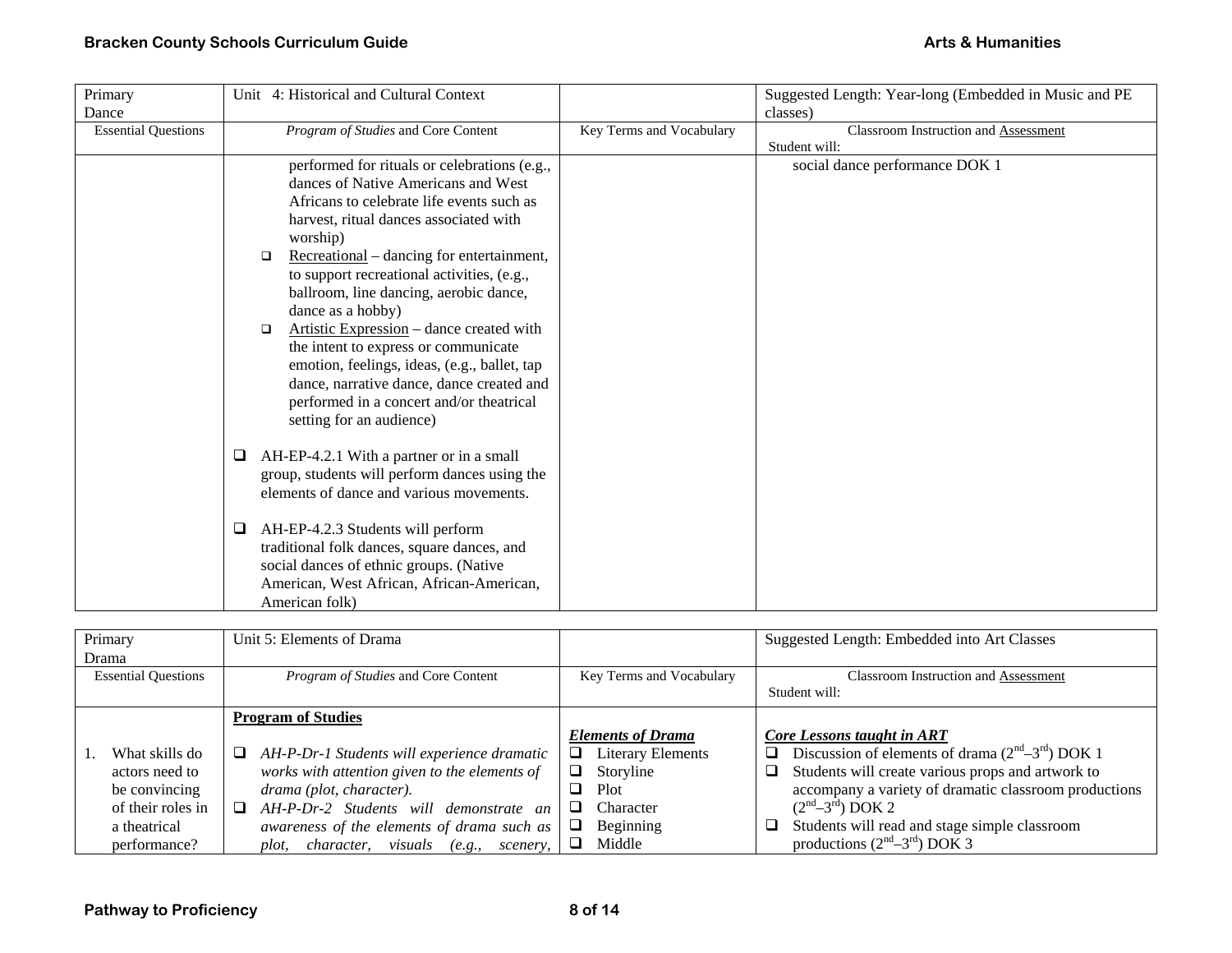| Primary<br>Drama                                                                                                                                                          | Unit 5: Elements of Drama                                                                                                                                                                                                                                                                                                                                                                                                                                                                                                                                                                                                                                                                                                                                                                                                                                                                                                                                                                                                                                                                                                                                                                                                                                                                                                                                |                                                                                                                                                                                                                                                                                                                                                                                                                                                                                                       | Suggested Length: Embedded into Art Classes                                                                                                                                                                                                                                                                                                                                                                                                                                                                                                                                                                                                                                                                                                                                                                                                                                                                                                                                                                                                                                       |
|---------------------------------------------------------------------------------------------------------------------------------------------------------------------------|----------------------------------------------------------------------------------------------------------------------------------------------------------------------------------------------------------------------------------------------------------------------------------------------------------------------------------------------------------------------------------------------------------------------------------------------------------------------------------------------------------------------------------------------------------------------------------------------------------------------------------------------------------------------------------------------------------------------------------------------------------------------------------------------------------------------------------------------------------------------------------------------------------------------------------------------------------------------------------------------------------------------------------------------------------------------------------------------------------------------------------------------------------------------------------------------------------------------------------------------------------------------------------------------------------------------------------------------------------|-------------------------------------------------------------------------------------------------------------------------------------------------------------------------------------------------------------------------------------------------------------------------------------------------------------------------------------------------------------------------------------------------------------------------------------------------------------------------------------------------------|-----------------------------------------------------------------------------------------------------------------------------------------------------------------------------------------------------------------------------------------------------------------------------------------------------------------------------------------------------------------------------------------------------------------------------------------------------------------------------------------------------------------------------------------------------------------------------------------------------------------------------------------------------------------------------------------------------------------------------------------------------------------------------------------------------------------------------------------------------------------------------------------------------------------------------------------------------------------------------------------------------------------------------------------------------------------------------------|
| <b>Essential Questions</b>                                                                                                                                                | Program of Studies and Core Content                                                                                                                                                                                                                                                                                                                                                                                                                                                                                                                                                                                                                                                                                                                                                                                                                                                                                                                                                                                                                                                                                                                                                                                                                                                                                                                      | Key Terms and Vocabulary                                                                                                                                                                                                                                                                                                                                                                                                                                                                              | Classroom Instruction and Assessment<br>Student will:                                                                                                                                                                                                                                                                                                                                                                                                                                                                                                                                                                                                                                                                                                                                                                                                                                                                                                                                                                                                                             |
| What skills do a<br>2.<br>variety of<br>people need to<br>assist an actor?<br>3.<br>What kinds of<br>productions are<br>presented in the<br>cultures around<br>the world? | costumes, props, make-up), and acting (e.g.,<br>voice, expression, diction, projection).<br>$\Box$ AH-P-Dr-3 Students will recognize elements<br>of drama in dramatic works.<br>$\Box$ AH-P-Dr-4 Students will identify and use<br>elements of drama in dramatic works.<br>AH-P-Dr-5 Students will experience dramatic<br>u.<br>works from different cultures, periods, and<br>styles.<br>$\Box$ AH-P-Dr-6 Students<br>will develop<br>an<br>awareness that different cultures, periods,<br>and style influence dramatic works.<br><b>Core Content</b><br>AH-EP-1.3.1 Students will observe dramatic<br>⊔<br>productions and describe literary elements,<br>technical elements, and/or performance<br>elements using drama/theatre terminology.<br>Elements of Drama:<br>⊔<br>Literary elements - Script, Story line<br>$\Box$<br>(plot), Character, Story organization<br>(beginning, middle, end)<br>Technical elements - Scenery,<br>O.<br>Costumes, Props, Make-up<br>Performance elements - Acting (how<br>$\Box$<br>speaking, moving help to create<br>characters)<br>AH-EP-1.3.3 Students will identify a variety<br>⊔<br>of creative dramatics (improvisation,<br>mimicry, pantomime, role playing, and<br>storytelling).<br>AH-EP-2.3.1 Students will identify folktales,<br>⊔<br>legends, or myths from the following cultures<br>and periods. | $\Box$<br>End<br>$\Box$<br>Scenery<br>Costumes<br>$\Box$<br>$\Box$<br>Props<br>$\Box$<br>Make-up<br>$\Box$<br>Acting<br>Vocal expression<br>$\Box$<br>$\Box$<br>Diction<br>$\Box$<br>Projection<br>$\Box$<br>Dialogue<br>Monologue<br>$\Box$<br>$\Box$<br>Improvisation<br>$\Box$<br>Mimicry<br>$\Box$<br>Pantomime<br>$\Box$<br>Role playing<br>$\Box$<br>Storytelling<br>$\Box$<br>Folktales<br>$\square$<br>Fables<br>$\Box$<br>Legends<br>$\Box$<br>Recreational<br>$\Box$<br>Artistic expression | Students will demonstrate vocal expression, diction and<br>⊔<br>projection in their classroom productions $(2nd-3rd)$ DOK<br>3<br>Students will describe the use of the elements of drama<br>0<br>in a compare/contrast open response question s $(2nd-3rd)$<br>DOK <sub>2</sub><br><b>Reinforced Lessons taught in GRADE LEVEL CLASSES</b><br>Students will role play in the classroom (K) DOK 1-2<br>$\Box$<br>$\Box$ Literary elements discussed in Language Arts class (K-<br>$3rd$ ) DOK 1-2<br>Dramatic productions will be attended by every grade<br>$\Box$<br>level. Following every performance, all students will<br>complete a follow-up assessment about the dramatic<br>production they attended DOK 3<br><b>Reinforced Lessons taught in MUSIC</b><br>Dramatic productions will be practiced and presented at<br>$\Box$<br>every grade level. (Introduced in music and in<br>collaboration with the classroom and enrichment area<br>teachers) DOK 3<br>Dramatic productions will integrate all four areas of the<br>□<br>arts (music, drama, dance and art) DOK 2 |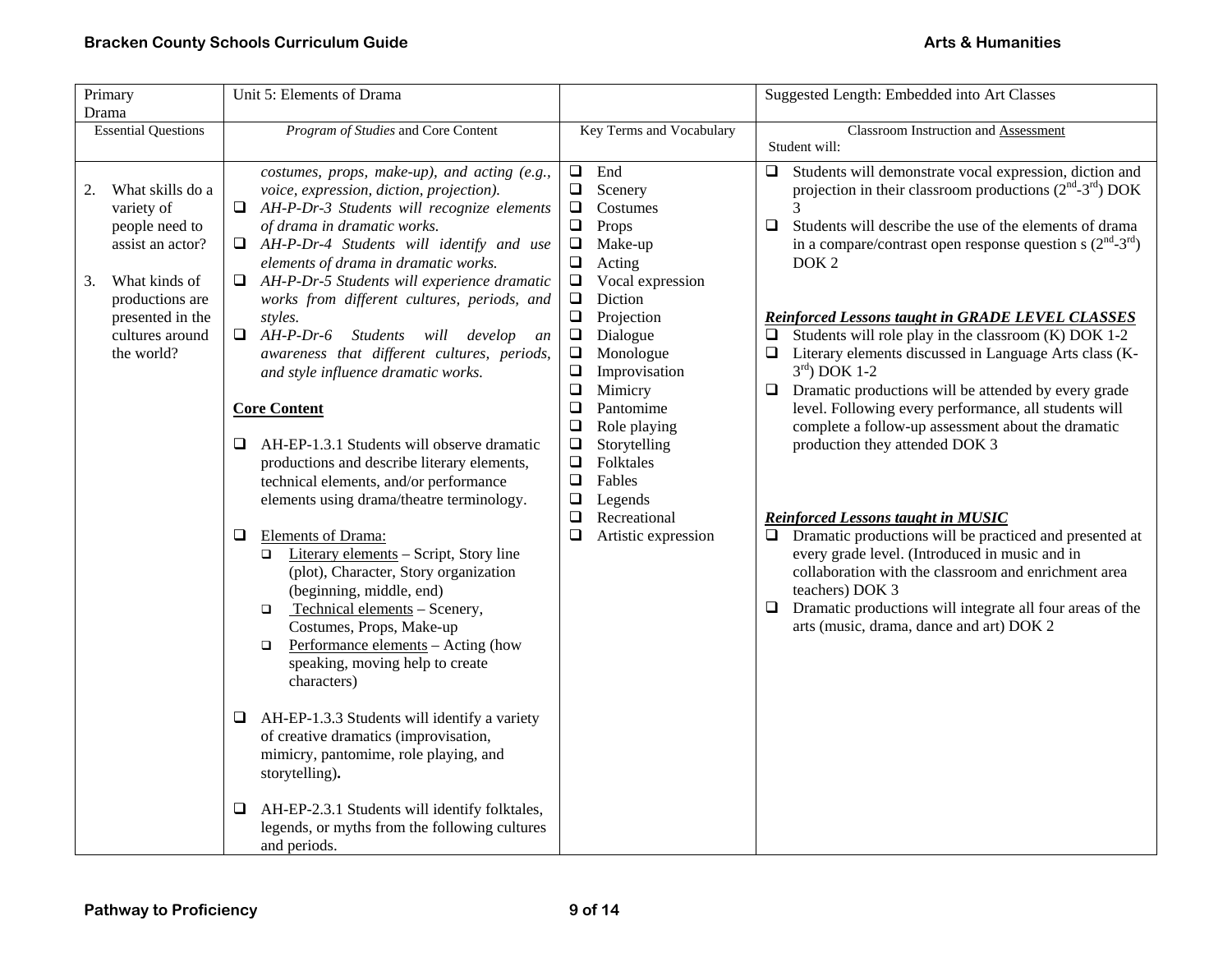| Primary                    | Unit 5: Elements of Drama                                                                                                                                                                                                                                                                                                                                                                                                                                                                                                                                                                                                                                                 |                          | Suggested Length: Embedded into Art Classes |
|----------------------------|---------------------------------------------------------------------------------------------------------------------------------------------------------------------------------------------------------------------------------------------------------------------------------------------------------------------------------------------------------------------------------------------------------------------------------------------------------------------------------------------------------------------------------------------------------------------------------------------------------------------------------------------------------------------------|--------------------------|---------------------------------------------|
| Drama                      |                                                                                                                                                                                                                                                                                                                                                                                                                                                                                                                                                                                                                                                                           |                          |                                             |
| <b>Essential Questions</b> | Program of Studies and Core Content                                                                                                                                                                                                                                                                                                                                                                                                                                                                                                                                                                                                                                       | Key Terms and Vocabulary | Classroom Instruction and Assessment        |
|                            |                                                                                                                                                                                                                                                                                                                                                                                                                                                                                                                                                                                                                                                                           |                          | Student will:                               |
|                            | $\Box$<br>Cultures:<br>$\Box$ Native American<br><b>Traditional Appalachian</b><br>$\Box$<br>West African<br>$\Box$                                                                                                                                                                                                                                                                                                                                                                                                                                                                                                                                                       |                          |                                             |
|                            | $\Box$<br>Periods:<br><b>Q</b> Colonial American                                                                                                                                                                                                                                                                                                                                                                                                                                                                                                                                                                                                                          |                          |                                             |
|                            | $\Box$<br>AH-EP-3.3.1 Students will experience<br>dramatic works created for a variety of<br>purposes.                                                                                                                                                                                                                                                                                                                                                                                                                                                                                                                                                                    |                          |                                             |
|                            | Purposes of drama/theatre: (different roles of<br>❏<br>drama)<br>Sharing the human experience $-$ to<br>$\Box$<br>express or communicate emotion,<br>feelings, ideas, information through<br>dramatic works (e.g., storytelling, role<br>playing, narrative works)<br>Passing on tradition and culture $-$ to<br>$\Box$<br>express or communicate feelings, ideas,<br>information (e.g., narrative, storytelling,<br>folktales, myths, and legends)<br>Recreational drama for entertainment<br>$\Box$<br>(e.g., drama/theatre as a hobby)<br>Artistic Expression - dramatic works<br>$\Box$<br>created and performed by actors in a<br>theatrical setting for an audience |                          |                                             |
|                            | AH-EP-4.3.1 Students will perform in<br>$\Box$<br>dramatic situations that incorporate Literary,<br>Technical and Performance elements.                                                                                                                                                                                                                                                                                                                                                                                                                                                                                                                                   |                          |                                             |

| Primary                    | Unit 6: Elements of Art, Principles of Design |                          | Suggested Length: 36 40-minute lessons |
|----------------------------|-----------------------------------------------|--------------------------|----------------------------------------|
| Visual Art                 |                                               |                          | . Semester                             |
| <b>Essential Ouestions</b> | <i>Program of Studies</i> and Core Content    | Key Terms and Vocabulary | Classroom Instruction and Assessment   |
|                            |                                               |                          | Student will:                          |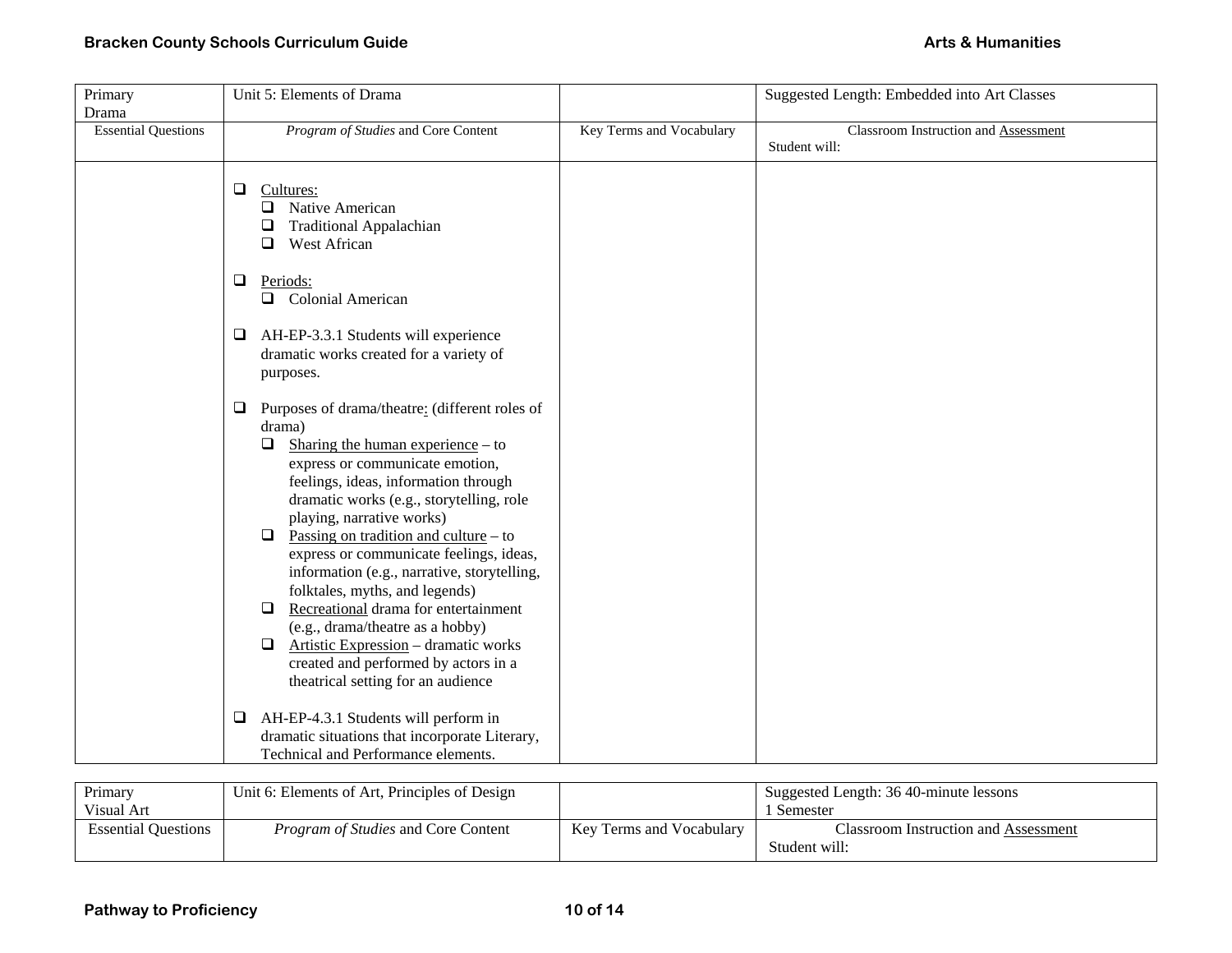| Primary                    | Unit 6: Elements of Art, Principles of Design         |                                    | Suggested Length: 36 40-minute lessons                                                                   |
|----------------------------|-------------------------------------------------------|------------------------------------|----------------------------------------------------------------------------------------------------------|
| Visual Art                 |                                                       |                                    | 1 Semester                                                                                               |
| <b>Essential Questions</b> | Program of Studies and Core Content                   | Key Terms and Vocabulary           | <b>Classroom Instruction and Assessment</b>                                                              |
|                            |                                                       |                                    | Student will:                                                                                            |
| 1. What are the            | <b>Program of Studies</b>                             |                                    |                                                                                                          |
| elements of art?           |                                                       | <b>Elements of Art:</b>            | <b>Elements of Art:</b>                                                                                  |
|                            | $\Box$ AH-P-VA-1 Experience art with attention        | <b>LINE</b>                        | <b>LINE</b>                                                                                              |
| 2. What are the            | given to the elements of art (line, shape,            | $\Box$ Straight                    | $\Box$ Demonstration and Modeling using the element of line                                              |
| principles of              | color, form, texture, space, value) or                | $\Box$<br>Curvy                    | in creating artwork DOK 1                                                                                |
| design?                    | principles of design (e.g., balance, emphasis,        | $\Box$<br>Horizontal               | $\Box$<br>Using textbooks, artists prints, traveling suitcase and                                        |
|                            | <i>pattern</i> )                                      | $\Box$<br>Vertical                 | other resources, students will identify and describe the                                                 |
| 3. What are types          | AH-P-VA-2 Demonstrate an awareness of the<br>$\Box$   | $\Box$<br>Zigzag                   | works of art using line DOK 2                                                                            |
| of 2-D media?              | elements or art and principles of design.             | $\Box$<br>Hatched                  | Create Yarn Drawings $(K-1st)$ DOK 3<br>❏                                                                |
|                            | $\Box$ AH-P-VA-3 Recognize elements of art and        | $\Box$<br><b>Dotted</b>            | Create Paper strips sculptures $(2nd)$ DOK 3<br>$\Box$                                                   |
| 4. What are types          | principles of design in two- and three-               | $\Box$<br>Ceremonial               | Create 1 pt. perspective DOK 3<br>$\Box$                                                                 |
| of 3-D media?              | dimensional works or art.                             | $\Box$<br>Artistic expression      |                                                                                                          |
|                            | $\Box$ AH-P-VA-4 Identify and use the elements of     | $\Box$<br>Narrative                | <b>SHAPE</b>                                                                                             |
| 5. What are                | art and principles of design                          | $\Box$<br>Pablo Picasso            | $\Box$ Demonstration and Modeling using the element of shape                                             |
| different styles           | AH-P-VA-5 Explore a variety of media (e.g.,<br>$\Box$ | $\Box$<br>Joan Miro                | in creating artwork DOK 1                                                                                |
| of art?                    | crayon, pencil, paint) and processes (e.g.,           |                                    | $\Box$<br>Using textbooks, artists prints, traveling suitcase and                                        |
|                            | drawing, painting, weaving) used for creating         | <b>SHAPE</b>                       | other resources, students will identify and describe the                                                 |
| 6. What types of           | works of art.                                         | $\Box$<br>Organic                  | works of art using shape DOK 2                                                                           |
| subject matter             | AH-P-VA-6 Experience a variety of media<br>□          | $\Box$<br>Free form                | Create drawings using organic/free form and geometric<br>$\Box$                                          |
| do artists use?            | and processes used for creating works of art.         | $\Box$<br>Geometric                | $(K-2nd)$ DOK 3                                                                                          |
|                            | AH-P-VA-7 Develop skills in a variety of<br>$\Box$    | $\Box$<br>Natural                  | Create tessellations using geometric shapes $(3rd)$ DOK 3<br>❏                                           |
| 7. How does art            | media and processes used for creating works           | $\Box$<br>Circle                   | $\Box$<br>Extra projects – paper quilts DOK 3                                                            |
| reflect culture?           | of art.                                               | $\Box$<br>Square                   |                                                                                                          |
|                            | $\Box$ AH-P-VA-8 Recognize and begin to               | $\Box$<br>Diamond                  | <b>FORM</b>                                                                                              |
| 8. What are the            | understand a variety of media and processes           | $\Box$<br>Rectangle                | $\Box$ Demonstration and Modeling using the element of form                                              |
| purposes of art?           | used for creating works of art.                       | $\Box$<br>Oval                     | in creating artwork DOK 1                                                                                |
|                            | AH-P-VA-9 Identify and use a variety of<br>⊔          | $\Box$<br>Hexagon                  | Using textbooks, artists prints, traveling suitcase and<br>$\Box$                                        |
|                            | media and processes.                                  | $\Box$<br>Pentagon                 | other resources, students will identify and describe the                                                 |
|                            | AH-P-VA-10 Explore art from different<br>$\Box$       | $\Box$<br>Octagon                  | works of art using form DOK 2                                                                            |
|                            | cultures, periods, and styles.                        | $\Box$<br>2-dimensional            | Create Pinch pots (K) DOK 3<br>$\Box$                                                                    |
|                            | AH-P-VA-11 Experience art from different<br>$\Box$    | $\Box$<br>Height                   | Create Rattle with pinch pots and people $(1st-2nd)$ DOK<br>$\Box$                                       |
|                            | cultures, periods, and styles.                        | $\Box$<br>Width                    |                                                                                                          |
|                            | AH-P-VA-12 Develop an awareness of<br>⊔               | $\Box$<br>Tessellation             | $\Box$<br>Create tin foil pendants using the culture of the Pueblos                                      |
|                            | different cultures, periods, and styles               | $\Box$<br>Quilt                    | and storyteller dolls as a basis for artwork DOK 2                                                       |
|                            | AH-P-VA-13 Recognize and begin to<br>⊔                |                                    | Create clay animals using the West African culture as a<br>$\Box$<br>basis for the project $(3rd)$ DOK 3 |
|                            | understand works of art as belonging to               | <b>FORM</b><br>3-Dimensional<br>Q. | Extra projects:                                                                                          |
|                            | particular cultures, periods, and styles.             | $\Box$ Height                      | $\Box$ Weavings (K-3 <sup>rd</sup> ) DOK 3                                                               |
|                            | $\Box$ AH-P-VA-14 Identify works of art from          |                                    |                                                                                                          |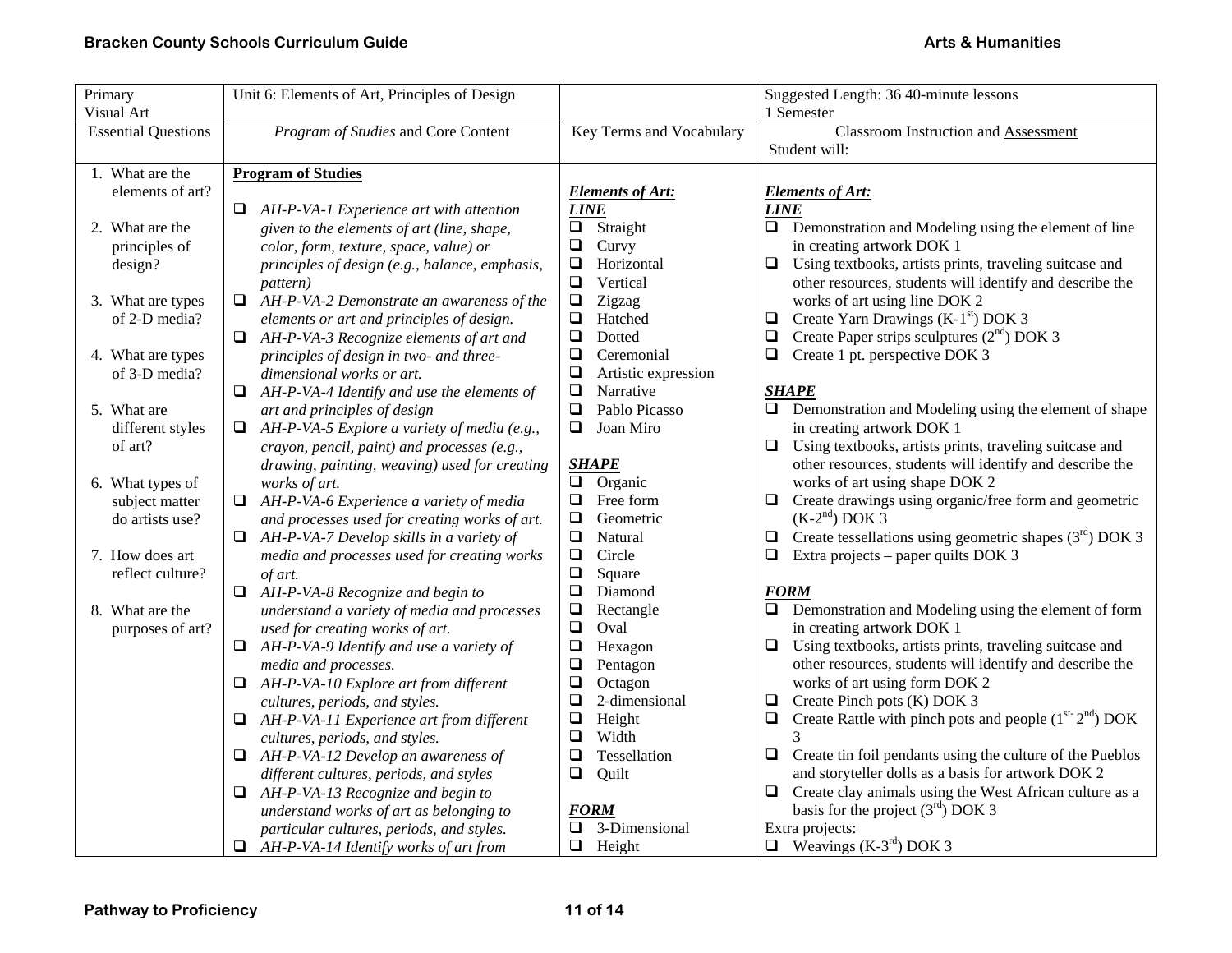| Primary                    | Unit 6: Elements of Art, Principles of Design                 |                                     | Suggested Length: 36 40-minute lessons                                                                       |
|----------------------------|---------------------------------------------------------------|-------------------------------------|--------------------------------------------------------------------------------------------------------------|
| Visual Art                 |                                                               |                                     | 1 Semester                                                                                                   |
| <b>Essential Questions</b> | Program of Studies and Core Content                           | Key Terms and Vocabulary            | <b>Classroom Instruction and Assessment</b>                                                                  |
|                            |                                                               |                                     | Student will:                                                                                                |
|                            | particular cultures, periods, and styles.                     | Width<br>$\Box$                     | Bead making $(2nd)$ DOK 3<br>$\Box$                                                                          |
|                            |                                                               | $\Box$<br>Depth                     | Beading jewelry (2 <sup>nd</sup> -3 <sup>rd</sup> ) DOK 3<br>$\Box$                                          |
|                            | <b>Core Content</b>                                           | $\Box$<br>Sculpture                 | Toilet paper mâché (1 <sup>st</sup> ) DOK 3<br>$\Box$                                                        |
|                            |                                                               | $\Box$<br>Clay                      | Paper Quilts $(3rd)$ DOK 3<br>$\Box$                                                                         |
|                            | AH-EP-1.4.1 Students will identify or<br>Q.                   | $\Box$<br>Wood                      |                                                                                                              |
|                            | describe elements of art and principles of                    | $\Box$<br>Metal                     | <b>TEXTURE</b>                                                                                               |
|                            | design in works of art.                                       | $\Box$<br>Beading                   | $\Box$ Demonstration and Modeling using the element of                                                       |
|                            |                                                               | Pueblo/Native<br>❏                  | texture in creating artwork DOK 1                                                                            |
|                            | Elements of Art:<br>⊔                                         | American                            | Using textbooks, artists prints, traveling suitcase and<br>⊔                                                 |
|                            | Line, Shape, Form, Texture, and Color<br>□                    | $\Box$ West African                 | other resources, students will identify and describe the                                                     |
|                            | (primary and secondary hues) and color                        | $\Box$<br>Appalachian               | works of art using texture DOK 2                                                                             |
|                            | schemes (warm, cool, neutral - black,                         |                                     | Create rubbings of various items (K) DOK 3<br>⊔                                                              |
|                            | white, gray, sometimes brown/beige as                         | <b>TEXTURE</b>                      | $\Box$ Create rubbings of various items and drawings (1 <sup>st</sup> )                                      |
|                            | earth tones)                                                  | $\Box$<br>Hairy                     | DOK <sub>3</sub>                                                                                             |
|                            |                                                               | $\Box$<br>Soft                      | $\Box$ Create drawings using scratchboards (2 <sup>nd</sup> -3 <sup>rd</sup> ) DOK 3                         |
|                            | Principles of Design:<br>❏                                    | ❏<br>Smooth                         | Extra projects:                                                                                              |
|                            | $\Box$ Organization of visual compositions:                   | Shiny<br>$\Box$                     | $\Box$ Create clay animals and people with a focus on textures                                               |
|                            | Emphasis (focal point), Pattern, Balance                      | $\Box$<br>Real texture              | DOK <sub>3</sub>                                                                                             |
|                            | (symmetry), Contrast (e.g., black/white,                      | ❏<br>Implied texture                | $\Box$ Identify and replicate various textures DOK 3                                                         |
|                            | rough/smooth)                                                 |                                     |                                                                                                              |
|                            |                                                               | <b>COLOR</b>                        | <b>COLOR</b>                                                                                                 |
|                            | AH-EP-2.4.1 Students will identify art from<br>⊔              | Primary colors (red,<br>❏           | Demonstration and Modeling using the element of color<br>❏                                                   |
|                            | the following cultures and periods.                           | yellow and blue)                    | in creating artwork DOK 1                                                                                    |
|                            |                                                               | Secondary colors<br>❏               | Using textbooks, artists prints, traveling suitcase and<br>$\Box$                                            |
|                            | $\Box$<br>Cultures:                                           | (purple, green and                  | other resources, students will identify and describe the                                                     |
|                            | Native American<br>0.                                         | orange)<br>$\Box$ Warm colors (red, | works of art (e.g., During color unit I will hand a variety                                                  |
|                            | <b>Traditional Appalachian</b><br>□<br>West African<br>$\Box$ | orange, yellow)                     | of artwork that represents the different color schemes.<br>Through discussion the students will describe and |
|                            |                                                               | Cool colors (green,<br>$\Box$       | identify the color scheme usage.) DOK 2                                                                      |
|                            | Q<br>Periods:                                                 | blue and purple)                    | Crayon mixing $(K-2nd)$ DOK 3<br>$\Box$                                                                      |
|                            | □ Colonial American                                           | Neutral colors (gray,<br>u          | Paint mixing $(3rd)$ DOK 3<br>$\Box$                                                                         |
|                            |                                                               | brown, black and                    | Demonstrate how to use color wheels DOK 3                                                                    |
|                            | AH-EP-3.4.1 Student will experience visual<br>⊔               | white)                              | Impressionist artwork using cool colors (Van Gogh)<br>$\Box$                                                 |
|                            | art works created for a variety of purposes.                  | Complimentary colors<br>$\Box$      | DOK <sub>3</sub>                                                                                             |
|                            |                                                               | (red-green, yellow-                 | Abstract, Non-objective artwork using warm colors<br>$\Box$                                                  |
|                            | Purposes of Art: (different roles of art):<br>❏               | purple, orange-blue)                | DOK <sub>3</sub>                                                                                             |
|                            | Ceremonial - ritual, celebration, artworks<br>$\Box$          | Mixing<br>$\Box$                    | Create Quilts - Use of Primary colors in tessellations<br>⊔                                                  |
|                            | created to support worship ceremonies                         | $\Box$<br>Crayon                    | $(3rd)$ DOK 3                                                                                                |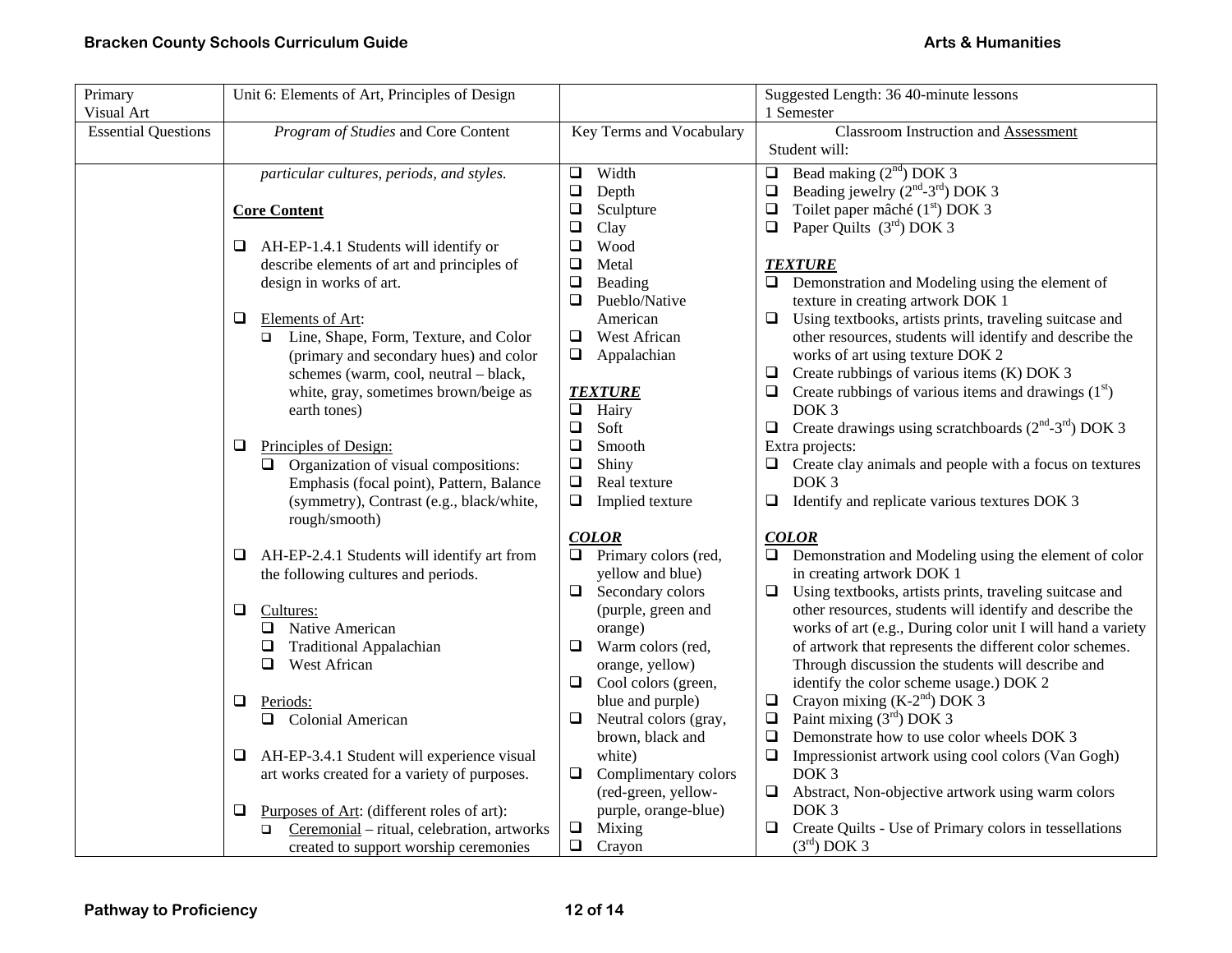| Primary                    | Unit 6: Elements of Art, Principles of Design      |                                   | Suggested Length: 36 40-minute lessons                                                    |
|----------------------------|----------------------------------------------------|-----------------------------------|-------------------------------------------------------------------------------------------|
| Visual Art                 |                                                    |                                   | 1 Semester                                                                                |
| <b>Essential Questions</b> | Program of Studies and Core Content                | Key Terms and Vocabulary          | <b>Classroom Instruction and Assessment</b>                                               |
|                            |                                                    |                                   | Student will:                                                                             |
|                            | (e.g., ceremonial masks)                           | Paint/tempera water<br>❏          | Use of Secondary colors in food pyramids DOK 3<br>□                                       |
|                            | Artistic Expression – artwork to express<br>$\Box$ | color                             | Use of Complimentary colors in portraits DOK 3<br>❏                                       |
|                            | or communicate emotions, ideas,                    |                                   | Use of Neutral colors in winter landscapes DOK 3<br>❏                                     |
|                            | feelings, (e.g., for self expression, or to        | <b>Principles of Design:</b>      |                                                                                           |
|                            | decorate or beautify)                              | <b>EMPHASIS</b>                   | <b>Principles of Design:</b>                                                              |
|                            | Narrative – artworks that tell stories,<br>$\Box$  | Focal point<br>Q.                 | <b>EMPHASIS</b>                                                                           |
|                            | describe and illustrate experiences, or            | Value<br>$\Box$                   | $\Box$ Demonstration and Modeling the use of emphasis in                                  |
|                            | communicate ideas or information, art to           | $\Box$<br>Color                   | creating and existing artwork DOK 1                                                       |
|                            | document important or historical events            | $\Box$<br>Contrast                | $\Box$ Using textbooks, artists prints, traveling suitcase and                            |
|                            | (e.g., Native American totem poles, cave           | $\Box$<br>Complimentary colors    | other resources, students will identify and describe the                                  |
|                            | and wall paintings)                                | Toulouse - LaTrec<br>$\Box$       | works of art using emphasis DOK 2                                                         |
|                            | Functional - artistic objects used tin<br>$\Box$   | $\Box$<br>Mona Lisa - Davinci     | $\Box$ Creating complimentary color self portraits (K-1 <sup>st</sup> ) DOK               |
|                            | everyday life (e.g., pottery, quilts,              | $\Box$<br>Colonial miniature      |                                                                                           |
|                            | baskets)                                           | portraits                         | $\Box$<br>Creating artwork using value/contrast;                                          |
|                            |                                                    | $\Box$<br>Artistic Expression     | drawings/paintings and narrative/artistic expressions                                     |
|                            | AH-EP-4.4.2 Students will choose media to<br>⊔     | Narrative<br>Q.                   | $(3^{\text{rd}})$ DOK 3                                                                   |
|                            | create artworks with a basic understanding of      |                                   |                                                                                           |
|                            | how to use the media                               | <b>PATTERN</b>                    | <b>PATTERN</b>                                                                            |
|                            |                                                    | $\Box$<br>Motif                   | $\Box$ Demonstration and Modeling the use of pattern in                                   |
|                            |                                                    | $\Box$<br>Organic<br>$\Box$       | creating artwork DOK 1                                                                    |
|                            |                                                    | Geometric<br>$\Box$<br>Lines      | $\Box$ Using textbooks, artists prints, traveling suitcase and                            |
|                            |                                                    | $\Box$                            | other resources, students will identify and describe the                                  |
|                            |                                                    | <b>Shapes</b><br>$\Box$<br>Colors | works of art using pattern DOK 2<br>$\Box$                                                |
|                            |                                                    | $\Box$<br>Weavings                | Creating paper cup weaving (K) DOK 3<br>Creating circular weaving $(1st)$ DOK 3<br>$\Box$ |
|                            |                                                    | $\Box$<br>Navajo                  | Creating God's Eye (Native artwork) $(2nd)$ DOK 3<br>$\Box$                               |
|                            |                                                    | $\Box$<br>Kente Cloth (African)   | Creating Loom weaving $(3rd)$ DOK 3<br>$\Box$                                             |
|                            |                                                    | $\Box$<br>Adrinka (African)       | Quilting $(3rd)$ DOK 3<br>$\Box$                                                          |
|                            |                                                    | $\Box$<br>God's Eyes              | $\Box$<br>Stamping Adrinka Cloth (1 <sup>st</sup> ) DOK 3                                 |
|                            |                                                    | $\Box$<br>Dye                     | <b>Extra Projects:</b>                                                                    |
|                            |                                                    | $\Box$<br>Fabric                  | $\Box$<br>Tie dying DOK 3                                                                 |
|                            |                                                    | Yarn<br>$\Box$                    | Batick with tooth past<br>❏                                                               |
|                            |                                                    | $\Box$<br>Warp                    |                                                                                           |
|                            |                                                    | Weft<br>$\Box$                    | <b>BALANCE &amp; SYMMETRY</b>                                                             |
|                            |                                                    | $\Box$<br>Loom                    | $\Box$ Demonstration and Modeling the use of balance and                                  |
|                            |                                                    | <b>Batik</b><br>❏                 | symmetry in creating artwork DOK 1                                                        |
|                            |                                                    |                                   | $\Box$ Using textbooks, artists prints, traveling suitcase and                            |
|                            |                                                    | <b>BALANCE &amp;</b>              | other resources, students will identify and describe the                                  |